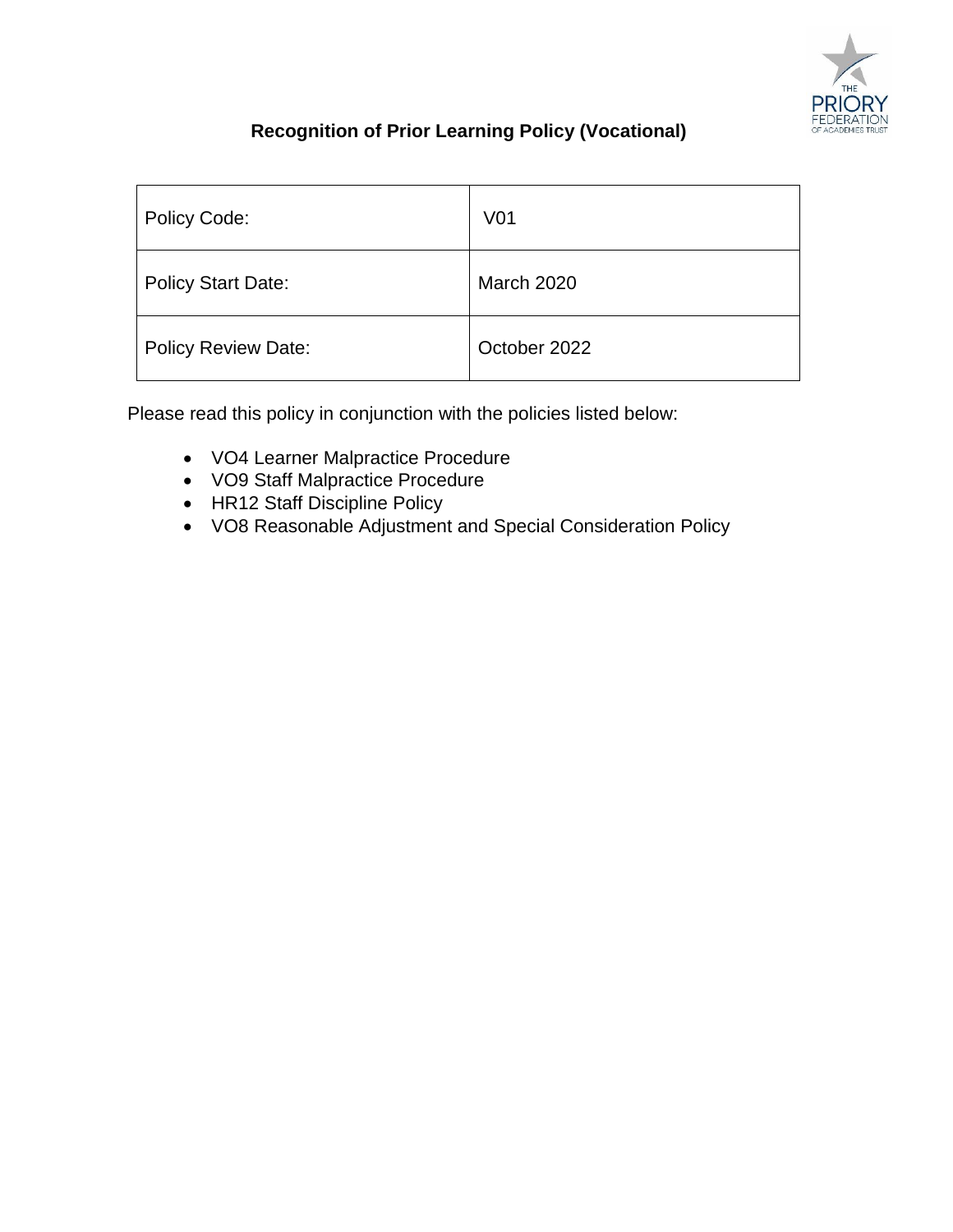

#### **1 Policy Statement**

- 1.1 The policy applies to all staff at The Priory Federation of Academies Trust and outlines any procedure for the Recognition of Prior Learning.
- 1.2 References to the Trust or Academy within this policy specifically include all primary, secondary and special academies within the Trust, as well as Robert De Cheney Boarding House, the Early Years setting at the Priory Witham Academy, Priory Training, Priory Apprenticeships, Lincolnshire Teaching School Alliance and the Lincolnshire Teaching School Alliance SCITT.
- 1.3 This policy does not form part of any member of staff's contract of employment and it may be amended at any time.
- 1.4 The Trust is committed to leading a mentally healthy organisation, which includes a commitment to and promotion of emotional wellbeing and mental health. Therefore, all Trust policies and procedures ensure this commitment is incorporated in order to support all staff and students. Members of staff are encouraged to speak to their line managers, and students are encouraged to speak to any member of staff, if they feel any part of this policy would affect their emotional wellbeing and mental health. Any such comments should be passed to the Trust's HR department (via [FederationHR@prioryacademies.co.uk\)](mailto:FederationHR@prioryacademies.co.uk) for appropriate consideration at the next available point in the policy review cycle.

#### **2 Roles, Responsibilities and Implementation**

- 2.1 The Pay, Performance and HR Committee has overall responsibility for the effective operation of this policy and for ensuring compliance with the relevant statutory framework. This committee delegates day-to-day responsibility for operating the policy and ensuring its maintenance and review to the Human Resources Director
- 2.2 Leaders and Managers have a specific responsibility to ensure the fair application of this policy and all member of staff are responsible for supporting colleagues and ensuring its success.

# **3 Aims**

3.1 The Priory Federation of Academies Trust (The Trust) is committed to ensuring that learners are not disadvantaged in any way and is therefore committed to recognising students' prior learning as it is encountered.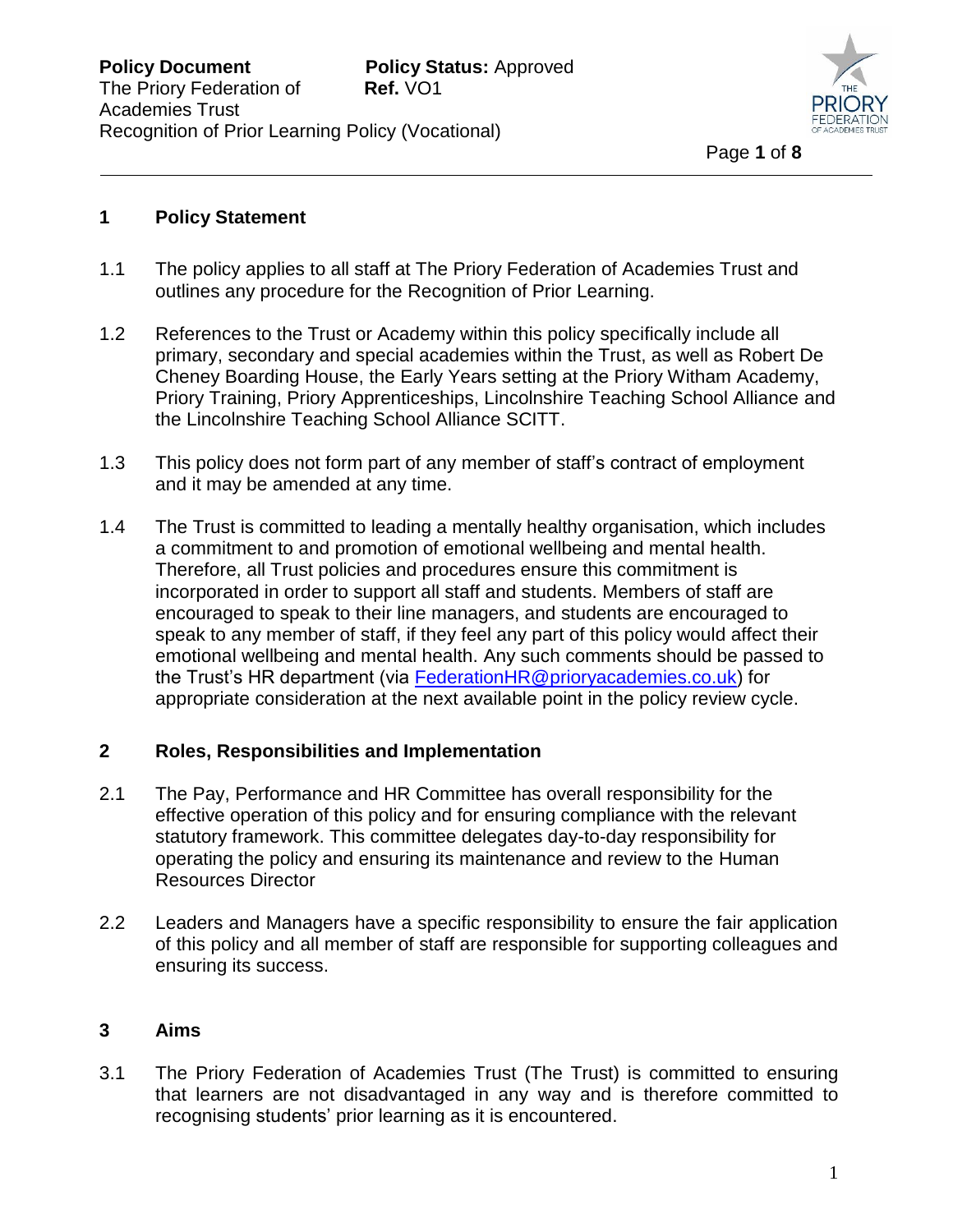

- 3.2 To recognise learning undertaken elsewhere to widen participation and promote equality and diversity.
- 3.3 To provide a framework within which to assess learners' prior learning and to validate it with integrity and transparency with the support of the awarding body to ensure validity.
- 3.4 To ensure that assessment standards and specifications are implemented fully (both in spirit and in letter), in all work being evidenced for Recognition of Prior Learning (RPL).

#### **4 Range and Scope of the Policy.**

The policy covers all vocational courses offered within the Trust but may well apply to other vocationally related courses should they become a part of the curriculum in future. This includes those on the Regulated Qualifications Framework, Self-Regulated Framework (SRF) and other national frameworks Evidence of learning must be:

- Valid
- Reliable
- Current
- Authentic
- Sufficient

The Trust encourages the use of Recognition of Prior Learning where it is of learners in facilitating assessment.

Where an apprentice already has existing skills and proven experience, it is important that the apprenticeship is adapted to reflect this.

#### **5 Application**

Recognition of Prior Learning (RPL) is the overarching term used for the award of credit on the basis of demonstrated learning that has occurred at some time in the past either through attending formal courses, through paid or unpaid work, selfdirected learning or other life experiences.

The use and application of RPL is of particular value to learners without formal qualifications, who are either in employment, preparing to enter, or returning to employment. It enables them to gain all or part of a qualification without having to undertake a formal learning programme.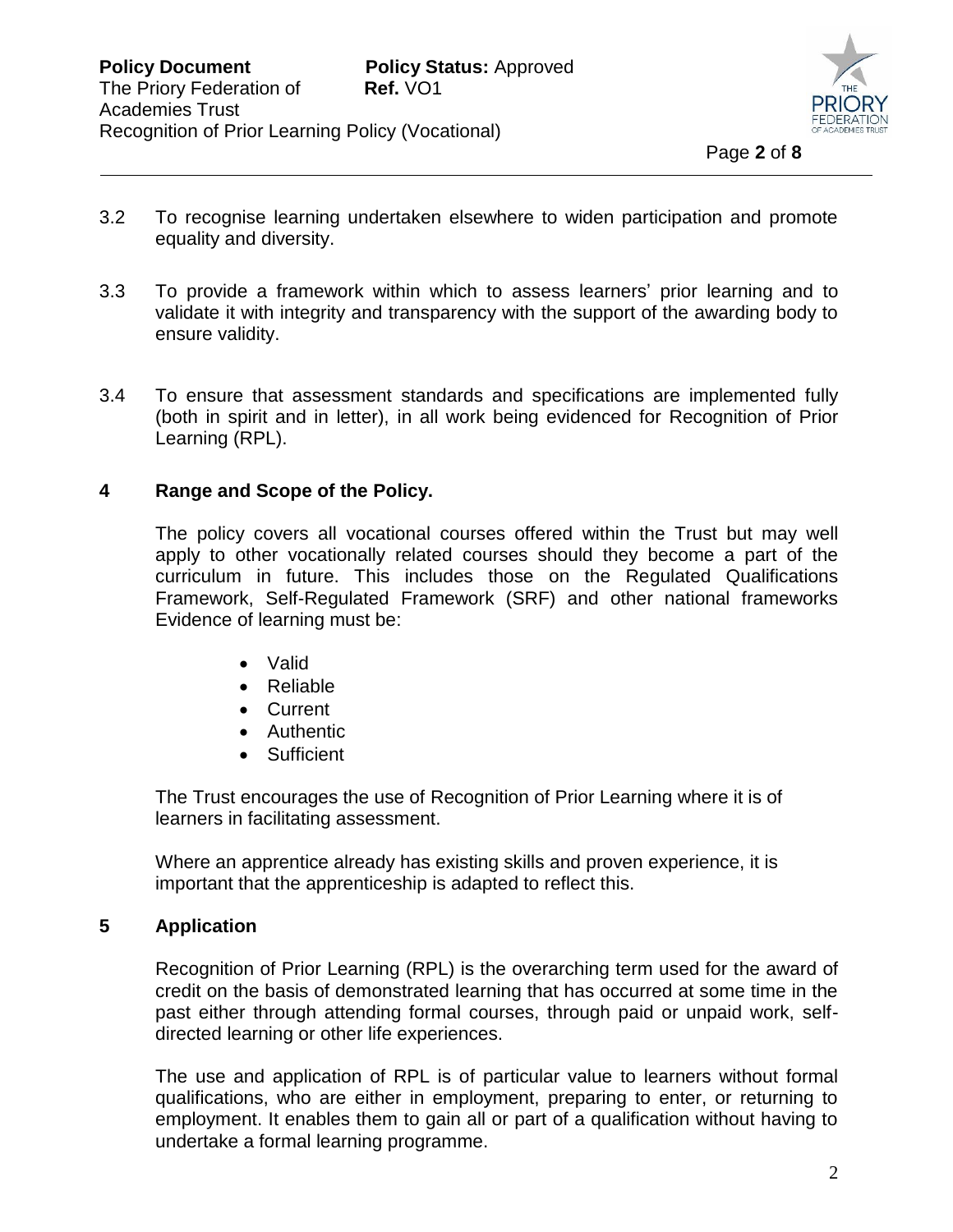

RPL can be used where a learner has not had their prior learning formally recognised.

RPL focuses on assessment and awarding for prior learning which may count as evidence towards:

- a unit accumulated towards a full Pearson qualification
- a unit or units recognised by a Pearson Certificate of Achievement of a full Pearson qualification.

All evidence must be evaluated using the stipulated learning outcomes and assessment criteria from the qualification or unit being claimed. In assessing a unit using RPL the assessor must be satisfied that the evidence produced by the learner meets the assessment standard established by the learning outcome and its related assessment criteria. Centres must have personnel with appropriate expertise and knowledge to facilitate this and make decisions about RPL. Evidence used for RPL will be subject to standards verification as normal.

Most often RPL will be used for units within a qualification. It is acceptable to claim for an entire qualification through RPL although this is not the normal practice because it would be unusual for a learner to be able to offer prior achievement that completely matches every aspect of a qualification's assessment requirements.

The prior achievement that would provide evidence of current knowledge, understanding and skills will vary from sector to sector. It will depend on the extent of the experience, technological changes and the nature of the outcome claimed. If the currency of any evidence is in doubt, the assessor may use questions to check understanding, and ask for the demonstration of skills to check competence. Note that the assessment strategy for each qualification must be adhered to.

Where evidence is assessed to be only sufficient to cover one or more learning outcomes, or to partly meet the need of a learning outcome, then additional assessment methods should be used to generate sufficient evidence to be able to award the learning outcome(s) for the whole unit.

Where Recognition of Prior Experiential Learning evidence is being assessed against graded units, only pass criteria can be awarded.

The RPL process is **not** concerned with allowing for exceptional entry to, or exemption from, a programme of study.

If the Trust wishes to carry out RPL then the following must be satisfied: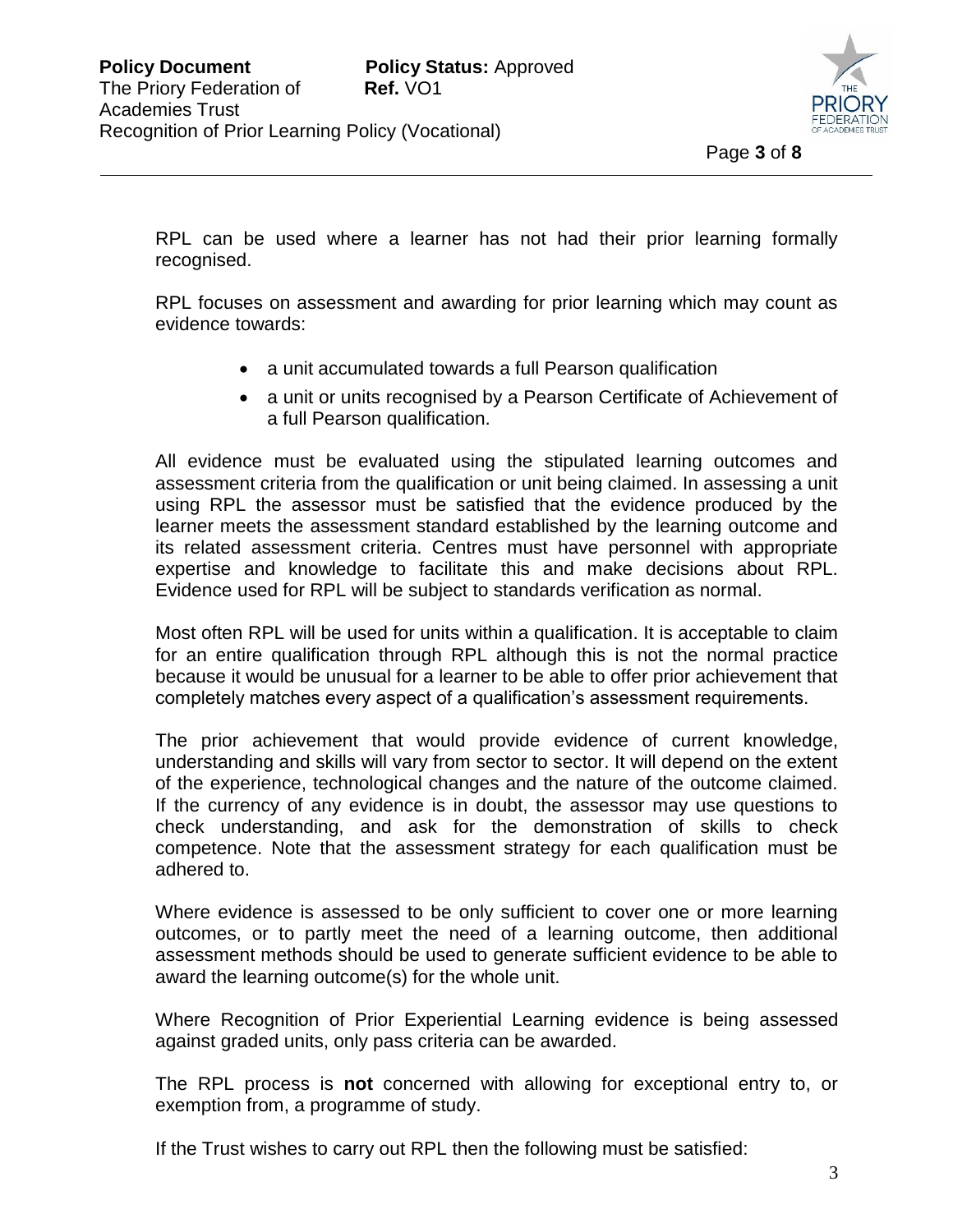

- Identification of any achievement through RPL takes place before learners take a qualification
- RPL is relevant to the learner's knowledge, skills and understanding which will be assessed as part of a qualification
- Learners are registered as soon as they formally start to gather evidence
- Records of assessment against prior learning are maintained
- Certification claims are made according to normal procedures
- All relevant evidence is assessed before assessment decisions are confirmed
- There are designated personnel with the appropriate expertise to support and assure the RPL process.

Occasionally we will map or give guidance to show shared content across units or qualifications (for example, First Aid Certificates). In these cases, a learner may use a previously achieved certificate as evidence without them having to repeat learning or assessment.

If we have not mapped qualifications, you will need to map and check that the learners' previous certificated achievement meets the current qualifications assessment criteria. It is important that you keep a record of the mapping so that we can confirm that it is valid.

No extra assessment is needed if a learner's previously achieved certificate or qualification meets the requirements of a whole unit.

# **6 The RPL Process**

An example RPL process is outlined below, with common steps and actions outlined.

# **Stage 1 - Awareness, information and guidance**

Although it is primarily the responsibility of the learner to apply for RPL, where appropriate, ahead of enrolling a potential learner, the possibility that they may be able to claim unit(s) for some of their previous learning and/or experience should be raised with them. If the learner is interested in this, they will need to know the:

- Process of claiming achievement by using RPL
- Sources of support and quidance available to them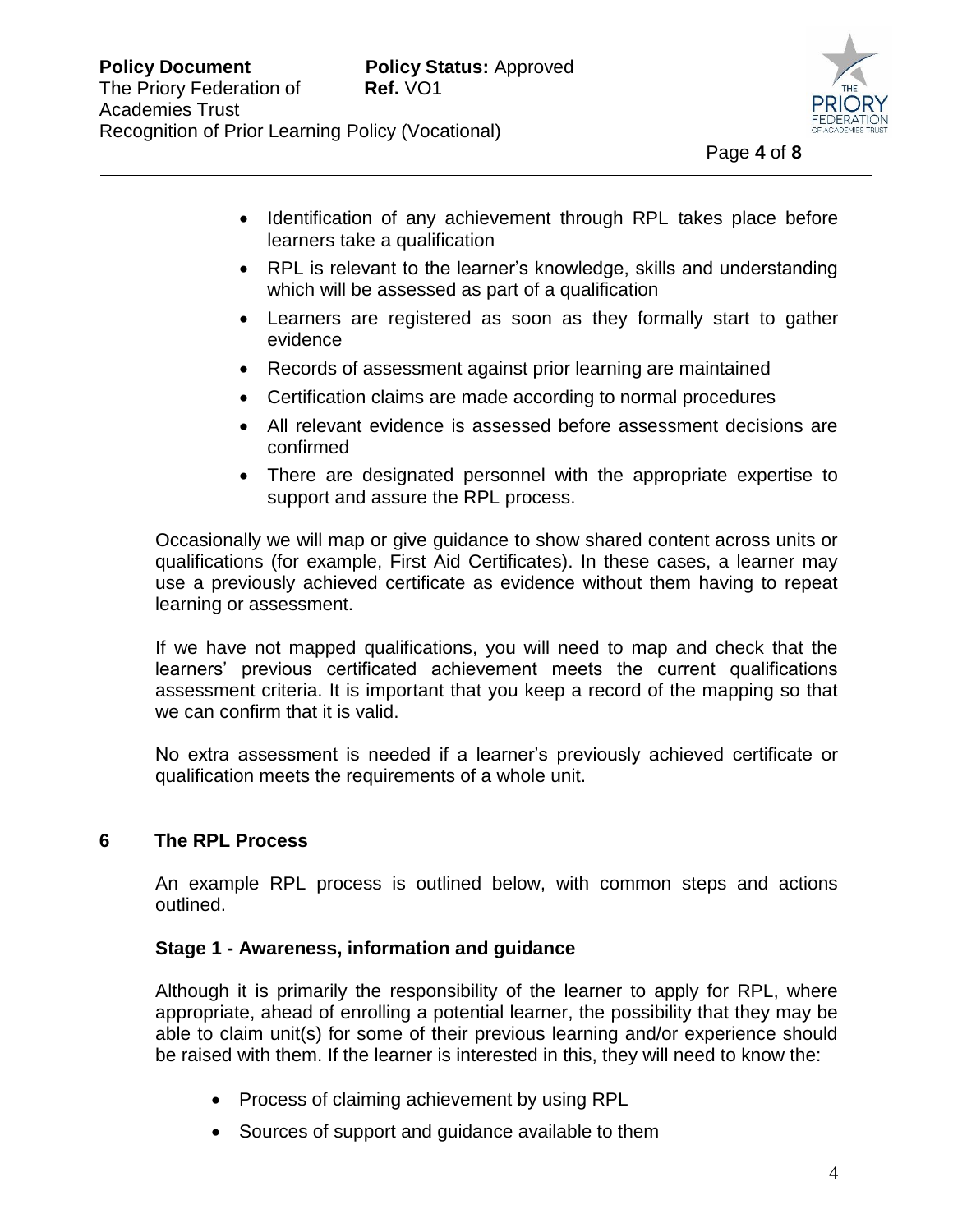

 Timelines, appeals processes and any fees involved when is required as part of the application, including what will be considered suitable evidence.

#### **Stage 2 - Pre-assessment, gathering evidence and giving information**

At this stage the learner will carry out the process of collecting evidence against the requirements of the relevant unit(s). In some cases the development of an assessment plan and tracking document or similar may be required, to support the learner through the process. The evidence gathered will need to meet the standards of the unit, or part of unit, that the evidence is being used for.

Evidence of prior certificated learning should include:

- Copies of relevant certificates
- Course documentation evidencing content, learning, outcomes and level of study
- Details of module results

Evidence from a learner's past experience could include:

- Reflection on learning experience through home or family life, voluntary or community work.
- Statement about the learning achieved and how it related to the learning outcomes for which they are seeking exemption
- Evidence of support may include:
	- Confirmation of job responsibilities or job description from line manager
	- A record of achievements
	- Details of specialist training/skills
	- Contract details of references who can comment on the applicant's achievements.
	- Other documentation to demonstrate the learning outcomes achieved.

Interviews, presentations or performances should be recorded so that there is a reproducible record demonstrating minor learning.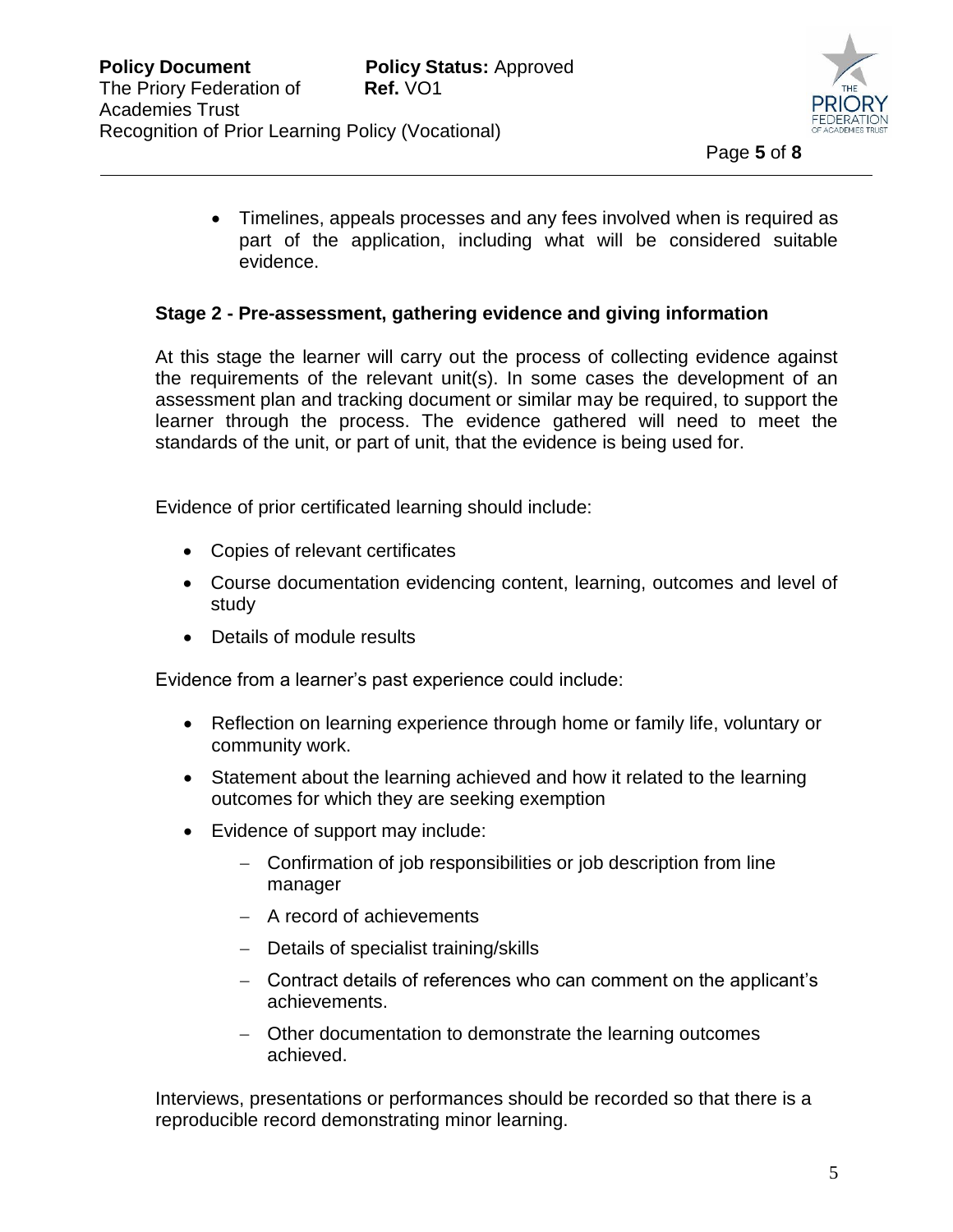

#### **Stage 3 - Assessment/documentation of evidence**

Decisions regarding RPL are a matter of academic judgement, and may be influenced by the requirements of external bodies. The decision making process and outcomes should be transparent, rigorous and fair.

Decisions assessment as part of RPL is a structured process for gathering and reviewing evidence and making judgments about a learners' prior learning and experience in

relation to unit standards. The assessor may be looking at work experience records, validated by managers; previous portfolios of evidence put together by the learner or essays and reports validated as being the learner's own unaided work.

Assessment must be valid and reliable to ensure the integrity of the award of unit(s) and, as above, the evidence gathered needs to meet the standards of the unit, or part of unit, that the evidence is being used.

In making judgements, claims for RPL will be evaluated against the following criteria:

- Relevance  $-$  Is there an appropriate match between the evidence presented and the prior learning that the applicant or student is seeking to demonstrate? Is the prior learning specific? Can it be identified and categorised? Was the learning in a context understood by the learner?
- Sufficiency is there sufficient evidence to demonstrate full achievement of the learning claimed?
- Authenticity Is the evidence valid and reliable? Does it clearly relate to the applicant or student's own efforts and achievements?
- Currency Does the evidence relate to current learning? Does it meet course validation and/or PSRB time limits in terms of currency of prior learning?
- Level Is the prior learning at a level that is at least equivalent to the relevant element of the programme of study for which the applicant or student is seeking exemption?

If the collated evidence of RPL for a learner is judged by the centre not to be sufficient to meet all the requirements of the relevant unit(s), then the learner will have to complete the normal assessment for those unit(s) if they wish to be awarded the qualification.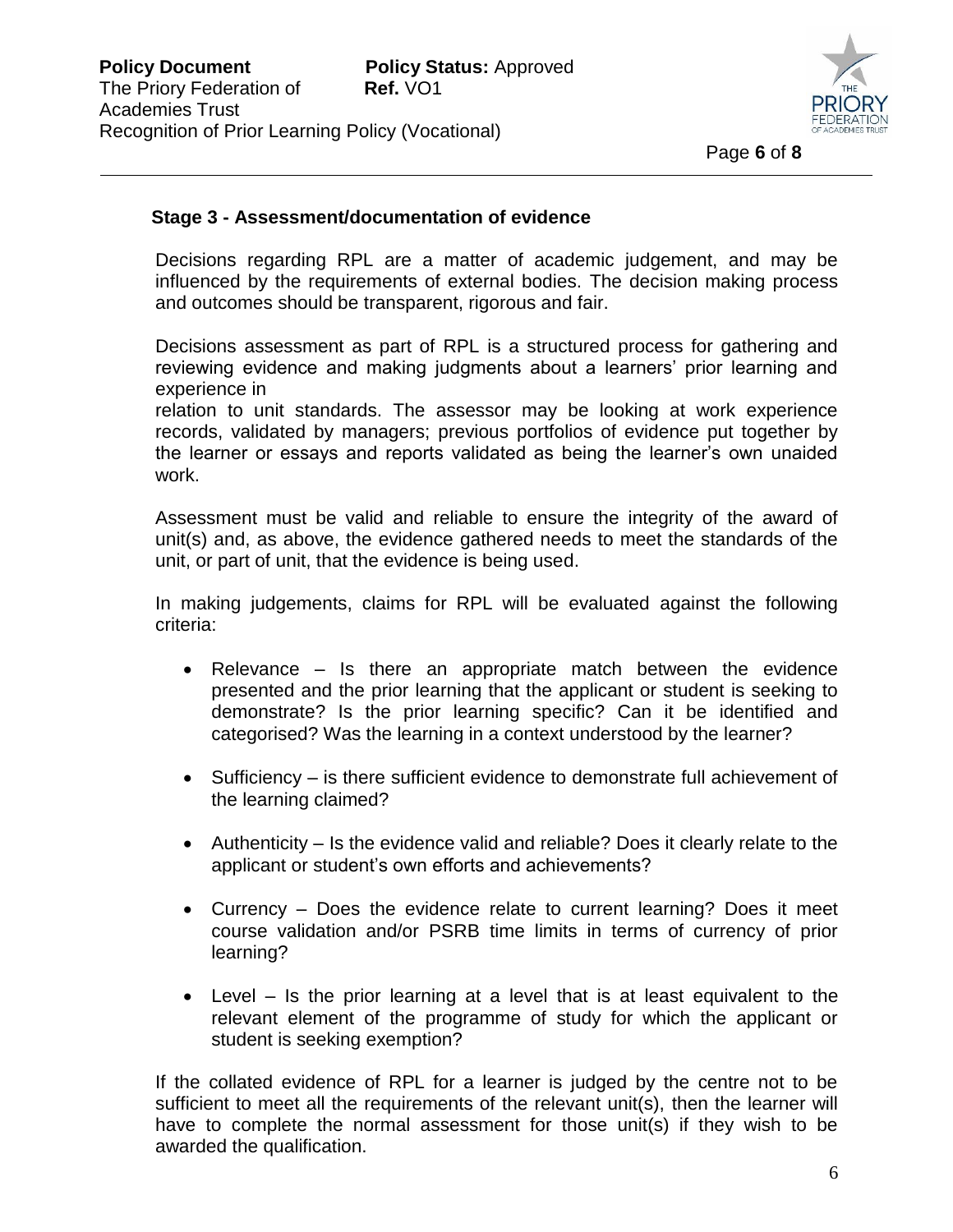

The assessment process will be subject to the usual quality assurance procedures of the centre, for example internal standardisation and internal verification.

Evidence gathered through RPL should be clearly referenced and sign posted to aid internal assessment and internal and external verification.

# **Stage 4 - Claiming certification**

RPL processes and evidence used by centres will be subject to the normal standards verification process. Pearson will check RPL via its external verification processes, and if it is identified that not all requirements for a unit have been met via the RPL evidence, then more evidence will be needed or the learner will have to undergo the normal assessment requirements.

Once the internal and external quality assurance procedures have been successfully completed, certification claims can be made by the centre. Assessment and internal verification records, along with any additional RPL records completed, should be retained for the standard three-year period following certification.

The assessor must ensure that all learning outcomes and assessment criteria being claimed for each unit are achieved and that the records of assessment are maintained in the usual way.

# **Stage 5 - Appeals**

As with any assessment decision on procedural grounds, if a learner wishes to appeal against a decision made about their assessment they need to follow the standard centre policy and procedures and then Pearson Enquiries and Appeals procedures.

Complaints concerning staff judgement will not normally be considered, as these are not deemed as valid grounds of appeal.

# **7 Policy changes**

 This policy may only be amended or withdrawn by The Priory Federation of Academies Trust.